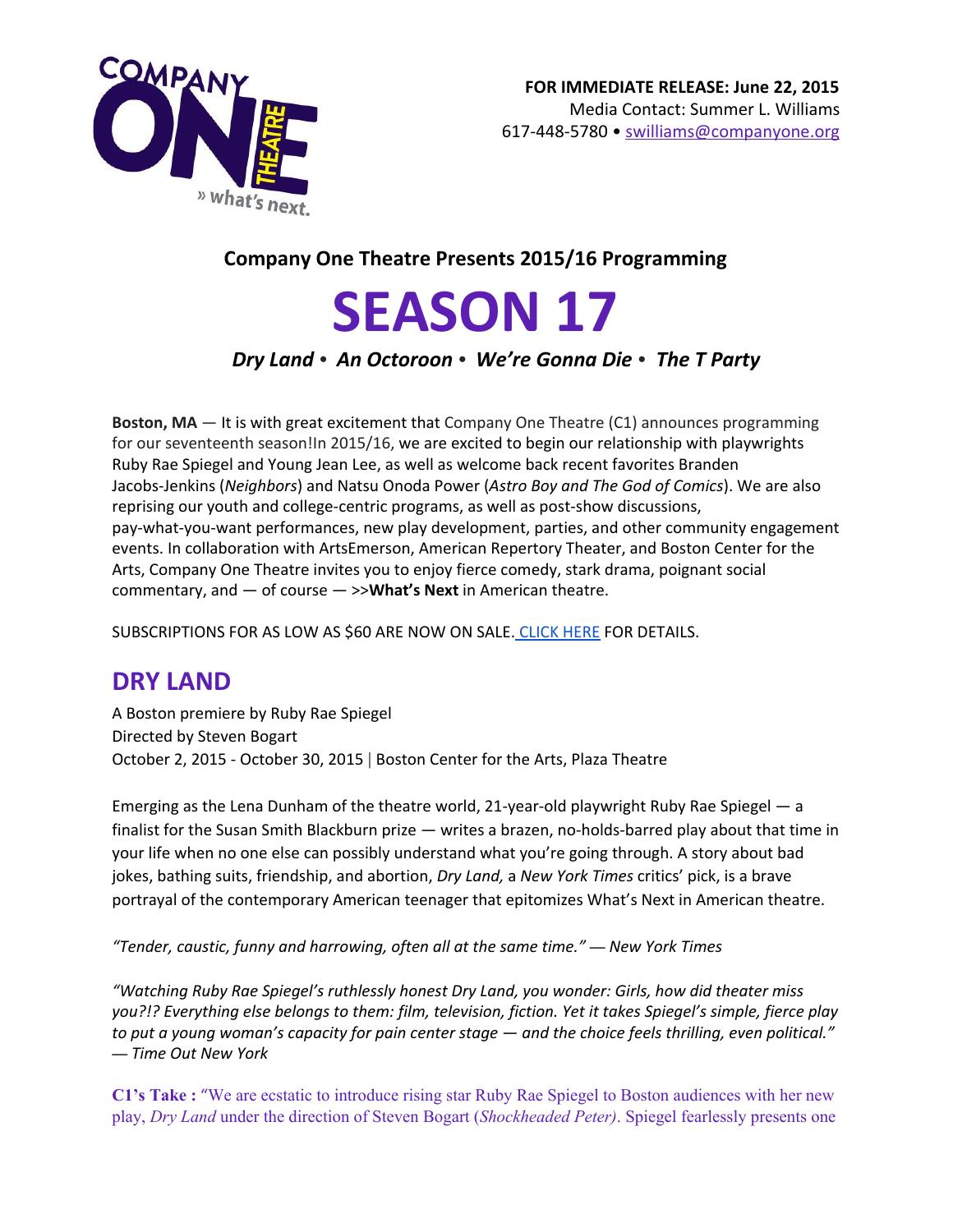of the lesser told, but not lesser known, experiences of being a young woman. This story of teenage girls entering adulthood is devastating, riveting, and full of heart." *—* **Shawn LaCount, Artistic Director**

 $\mathcal{L}_\text{max}$ 

# **AN OCTOROON**

A co-production with ArtsEmerson A New England premiere by Branden Jacobs-Jenkins Directed by Summer L. Williams January 28, 2016 - February 27, 2016 | Jackie Liebergott Black Box Theatre

The hottest play of 1859 is back! There's trouble at the plantation: No one is falling in love with who they should be, someone has been murdered, and, unless the mail comes soon, all hope is lost! Obie-award winner Branden Jacobs-Jenkins (*Neighbors*) transforms a 19th century melodrama for today's "post-racial," spectacle-obsessed world. *An Octoroon*, directed by Summer L. Williams, is an incendiary, subversively funny exploration of identity, jammed with sensation and surprises.

*"Hilarious and harrowing... May turn out to be this decade's most eloquent theatrical statement on race in America today." — The New York Times*

*"A wildly imaginative new work by Branden Jacobs-Jenkins* … *it insists that making theater can be the best way to talk back to history" — The Village Voice*

**C1's Take:** "We are honored to produce this mega-hit direct from its sold out New York production. Reuniting director Summer L. Williams and playwright Branden Jacobs-Jenkins, who previously collaborated on the explosive *Neighbors, An Octoroon* is wildly comedic and clever look at race in America from the 1800s to present that asks how far we've truly come. " *—* **Shawn LaCount, Artistic Director**

"*An Octoroon* confirms that we're on very shaky ground whenever we attempt to tell stories about the history of race in America, and as two theater companies who recognize the reality of that shaky ground, we're committed to presenting challenging theater that can deepen our understanding and further our conversations of race in the city of Boston." *—* **Polly Carl, ArtsEmerson's Creative Director**

**From The Collaborators:** "We have always been committed to long-term relationships with artists over multiple projects. *An Octoroon* offered the perfect opportunity to continue a partnership with Summer and Company One Theatre that we began with *We Are Proud To Present...*" *—* **says David Dower, ArtsEmerson's Artistic Director**

 $\mathcal{L}_\text{max}$ 

## **WE'RE GONNA DIE**

A New England premiere by Young Jean Lee Directed by Shawn LaCount April 21, 2016 - April 30, 2016 | OBERON May 1, 2016 - May 15, 2016 | To Be Announced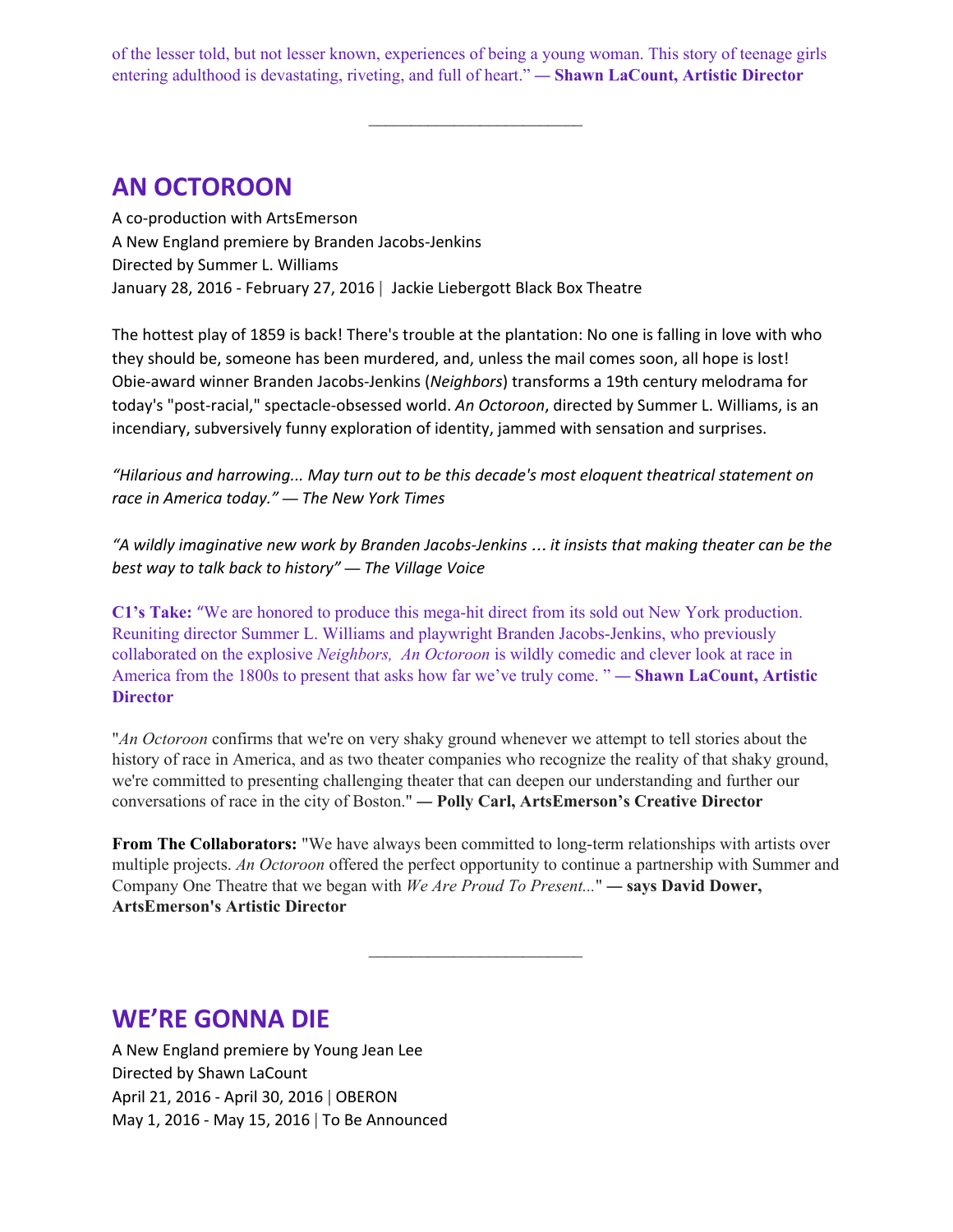It's time to get real and rock out about the one thing we all have in common: *We're Gonna Die*. Playwright Young Jean Lee blends storytelling, stand-up, music, and theater into a funny, sweet, and darkly weird song cycle that lets us know we may be miserable, but at least we won't be alone. Boldly exploring the less awesome moments of life with outrageous humor and powerful insight, this Obie-award winning cabaret-style event moves audiences to a charged collective catharsis. Come experience the smartest and most life-affirming way to contemplate the inevitable!

*"I suspect that joining my voice with those of my fellow audience members, chanting 'We're gonna die' over and over will remain one of the most inexplicably pleasurable experiences of my theatergoing life." — Vogue*

*"Sly, weird and thoroughly winning ... Its forthright acknowledgement that life can be a rough business is bracing, funny and, yes, consoling."— New York Times*

**C1's Take:** "Young Jean Lee has been called "the most adventurous downtown playwright of her generation" by the New York Times and here at Company One Theatre, we agree wholeheartedly. With stories and pop songs, *We're Gonna Die* will break your heart and put it back together again. " *—* Shawn LaCount, Artistic Director

**From The Collaborators:**" I have been watching Company One Theatre make excellent work for some time, and their aesthetic and constant inquisitiveness fits perfectly with the vision of OBERON. It seemed quite natural to help present a play by the remarkable Young Jean Lee with Company One Theatre. We're so very excited " *—* Ari Barbanell, A.R.T.'s Director of Special Projects

 $\mathcal{L}_\text{max}$ 

## **THE T PARTY**

A New England premiere by Natsu Onoda Power Directed by Natsu Onoda Power July 22, 2016 - August 20, 2016 | Boston Center for the Arts

Goldilocks is surrounded by bears. Amy and Betsie want to wear matching Tevas to the Pride Parade. Nehemiah waxes poetic on dolphin mating habits. J just wants to be told they're beautiful. Based on real stories, *The T Party i*s a party-meets-performance mash-up that transgresses, transforms, and transcends gender norms. Through an exhilarating series of scenes, songs, and videos, this immersive theatrical event promises to be an experience like no other!

*"Remarkably inquisitive." — The Washington Post*

*"Poetic and kinetic. Interactive and traditional. Kinky and sweet. Always following its heart and its muse. Like so many in the transgender community, The T Party fiercely resists being pigeonholed." — DC Theatre Scene*

**C1's Take:** "We are thrilled to be collaborating again with Natsu Onoda Power, an artist of enormous vision and heart. Her new play, The T Party, is an exuberant, playful look at gender expression in contemporary America. This summer, come party with Company One Theatre as we celebrate community, love, and acceptance." *—* Shawn LaCount, Artistic Director

 $\mathcal{L}_\text{max}$